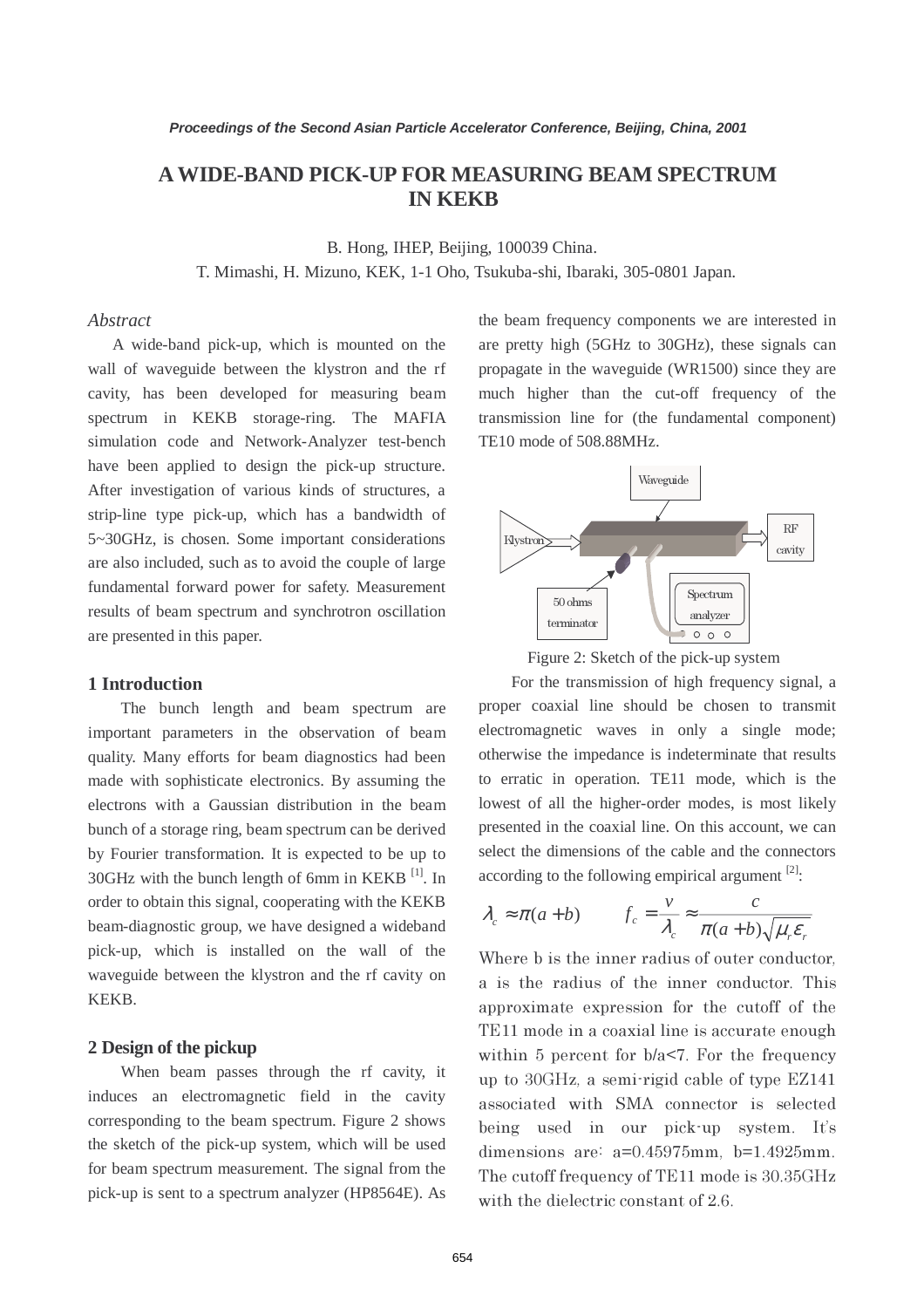#### *2.1 Simulation of Pick-up by MAFIA*

Several typical antennas such as probe, coupling-loop and strip-line with different dimensions were simulated by the use of MAFIA code.



Figure 3: Sketch of the pick-up structure.



Figure 4: The Structure of the pick-up antenna. (The upper part of the box is inside of the waveguide.)

Finally a strip-line type structure shown as Fig. 3 and Fig. 4 was determined. Cutting the outer conductor and the dielectric material, the semi-rigid cable is fixed on the wall with the cut cross section identical to the inner surface of the wall. To compromise with the total response in the whole bandwidth, final dimensions were chosen as in Fig. 3. The reflection coefficient S11 at input port (Port 1) in the frequency from 5GHz-35GHz is shown in Fig. 5.

Considering the safety of spectrum analyzer, the pick-up is mounted on the narrow plane of the waveguide instead of the wide plane. Before this new wideband pick-up was used, a very short probe was mounted on the wide plane for picking up the beam spectrum. The confliction between coupling high electric field of TE10 mode and the safety of the equipment resulted a low sensitivity of the old one.



Figure 5: S11 at the input port of the pick-up in the frequency range from 5GHz to 35GHz.

#### *2.2 Test of Pick-up by Network Analyzer*

The structure was tested on a network analyzer bench. Normally for measuring the coupling of electromagnetic field picked up from a waveguide, S21 should be measured with some suitable matching and adaptor for coaxial to waveguide transfer in a certain frequency range. However, in our case, the spectrum is so rich with lots of its higher order modes in a wide scope of frequency, it is impossible to establish such a complicated system to measure S21. But we can simplify the system by measuring S11 from the port 1 in Fig.3, because the size of the waveguide for TE10 mode of 508.88MHz is much larger than our frequencies so that the waveguie can be looked as a free-space while the pick-up is just like an antenna, which is reciprocal between emitting and receiving. The experimental results give a good agreement with the simulation. Fig. 6 shows the experimental result of S11 from 5GHz to 40GHz. It is almost less than –5dB at the range from 5-30GHz. It can be seen that at the frequency higher than 30GHz, an obvious oscillation appears with a complete reflection. This proves the TE11 mode presenting in the coaxial line at the high frequency end. The TE11 mode is reflected between the cross section of the cable and the analyzer leading to the resonance inside the coaxial line.

To check the coupling of the fundamental component of 508.88MHz, an experiment was performed with an rf power emitter as the source of